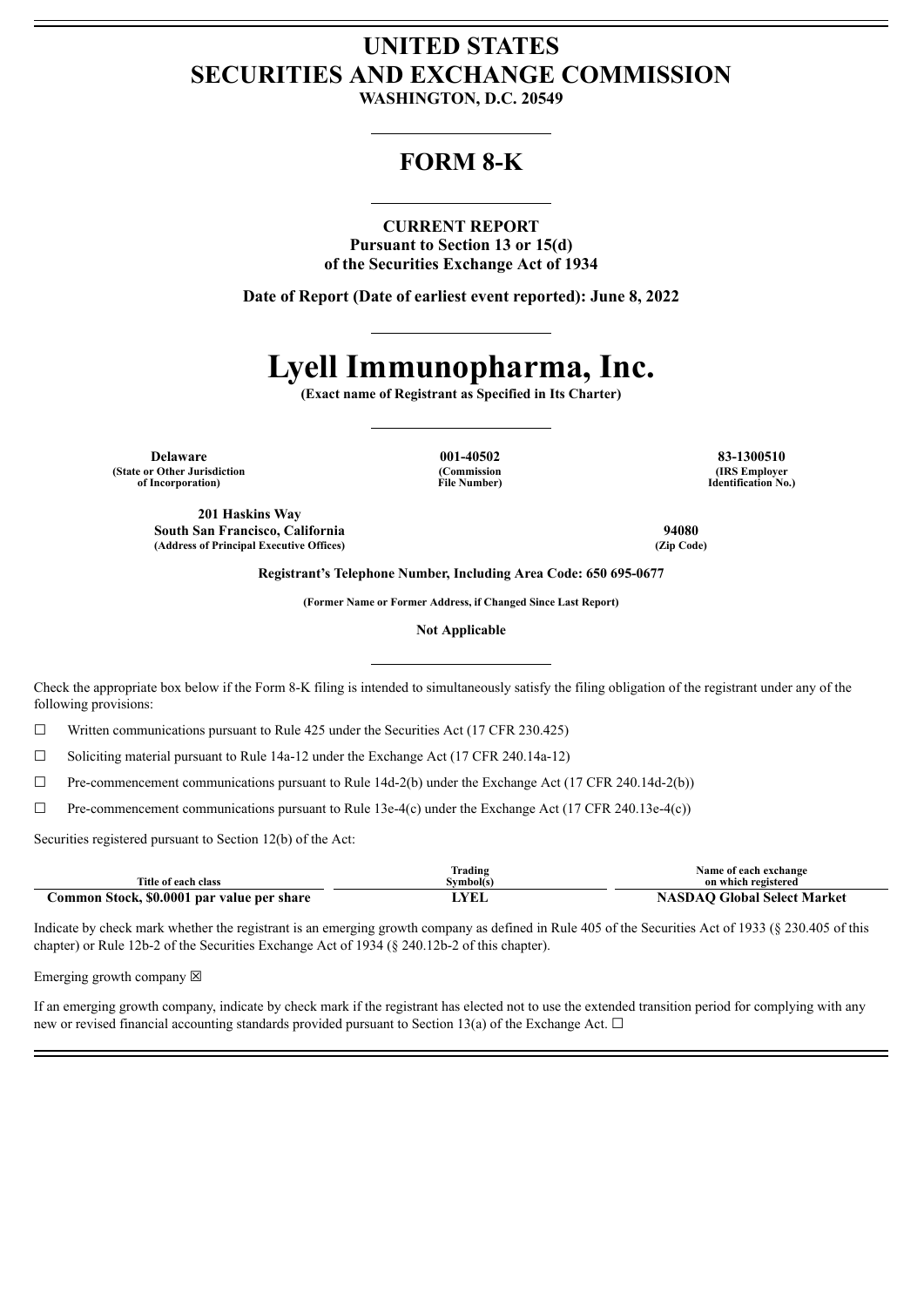#### **Item 5.07. Submission of Matters to a Vote of Security Holders.**

On June 8, 2022, Lyell Immunopharma, Inc. (the "Company") virtually held its 2022 annual meeting of stockholders (the "Annual Meeting"). Present at the beginning of the Annual Meeting via remote communication or by proxy were the holders of 192,242,640 shares of common stock of the Company, representing 77.79% of the 247,109,683 shares of common stock outstanding as of the close of business on April 12, 2022, the record date for the Annual Meeting, and constituting a quorum for the transaction of business.

At the Annual Meeting, the Company's stockholders voted on two proposals, each of which is described in more detail in the Company's definitive proxy statement on Schedule 14A filed with the U.S. Securities and Exchange Commission on April 28, 2022. The following is a brief description of each matter voted upon and the certified results, including the number of votes cast for or against each matter and, if applicable, the number of votes withheld, abstentions and broker non-votes with respect to each matter.

1. To elect the following three Class I directors to hold office until the Company's 2025 annual meeting of stockholders. The voting results were as follows:

|                    |                  | <b>Votes</b> | <b>Broker</b>    |             |
|--------------------|------------------|--------------|------------------|-------------|
| Name               | <b>Votes For</b> | Withheld     | <b>Non-Votes</b> | Total       |
| Hans Bishop        | 160.815.367      | 2.777.408    | 28.649.865       | 192,242,640 |
| Catherine Friedman | 159.405.464      | 4.187.311    | 28.649.865       | 192.242.640 |
| Robert Nelsen      | 147,699,973      | 15.892.802   | 28.649.865       | 192,242,640 |

2. To ratify the appointment of Ernst & Young LLP as the Company's independent registered public accounting firm for the fiscal year ending December 31, 2022. The voting results were as follows:

| Votes For  | Agains<br>Votes | Abstentions<br>.              | Total           |
|------------|-----------------|-------------------------------|-----------------|
| ١q<br>-31) | ν.              | $\sim$ $\sim$<br>$\sim$<br>20 | .640<br>u<br>14 |